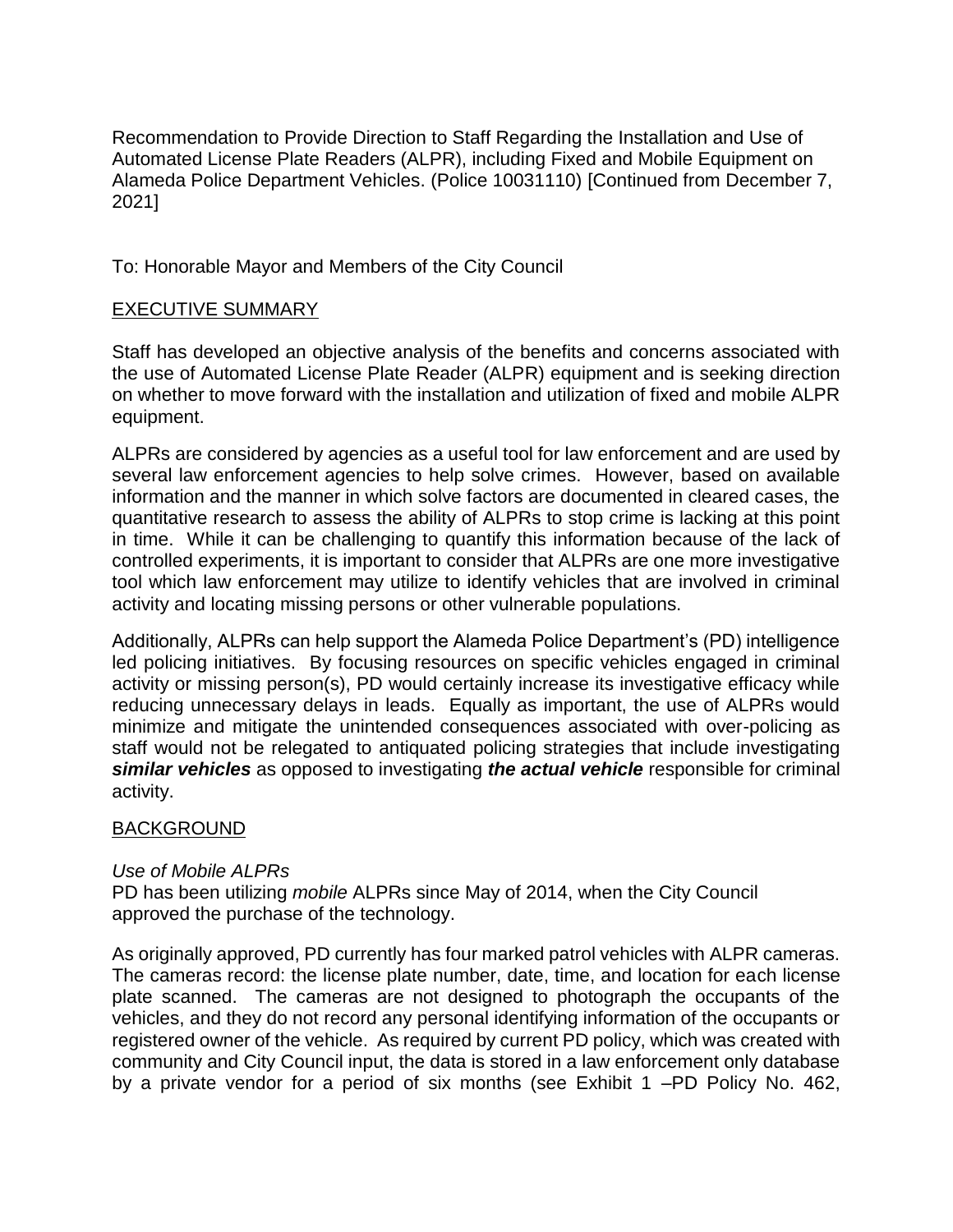Automated License Plate Readers). The data is used by PD for crime prevention, as an investigative tool for solving crimes, and locating missing persons or persons of interest.

The current ALPR system is inherently limited in its ability to provide complete coverage of the city, as scans can only be accomplished by the four equipped patrol cars while they are deployed and in service In order to obtain a functionally effective data set of current ALPR data, the ALPR equipped patrol vehicles must be in use across the city with some regularity. Even when all four camera equipped vehicles are deployed and in service, the data obtained is not as complete as it could be, as it is not possible to cover the entire city at any given point in time.

PD has significantly reduced the use of these four ALPR equipped vehicles due to maintenance issues. The most recent use was on May 1, 2021. Additionally, staff has been reluctant to use the equipment until guidance on updated use protocol has been solidified.

To improve the ALPR system coverage, PD is proposing to install and utilize fixed ALPR equipment (camera and associated hardware) strategically mounted at all motor vehicle entry and exit points in the city.

A law enforcement tool such as the ALPR fixed system has understandably raised privacy concerns for some members of the community and this report attempts to address those concerns.

#### *Chronology*:

October 1, 2013 – Community concerns regarding the use of ALPRs were expressed to the City Council. The City Council directed PD to conduct a public forum related to the use of ALPR system.

February 3, 2014 – The public forum was held at the Alameda Free Library and was moderated by the Assistant City Manager at that time. Participants at the forum were representatives from PD, the American Civil Liberties Union (ACLU), and the Northern California Regional Intelligence Center (NCRIC). Approximately 50 members of the general public and media were in attendance and provided comments and feedback regarding the proposed system and draft policy.

The most common concerns raised were about:

- 1) Data retention period;
- 2) Release of the data through Public Records Act requests; and
- 3) Proposed PD ALPR Policy 462.

May 20, 2014 – Further public comment and discussion occurred at the regular meeting of the City Council. All concerns were addressed and the mobile ALPR equipment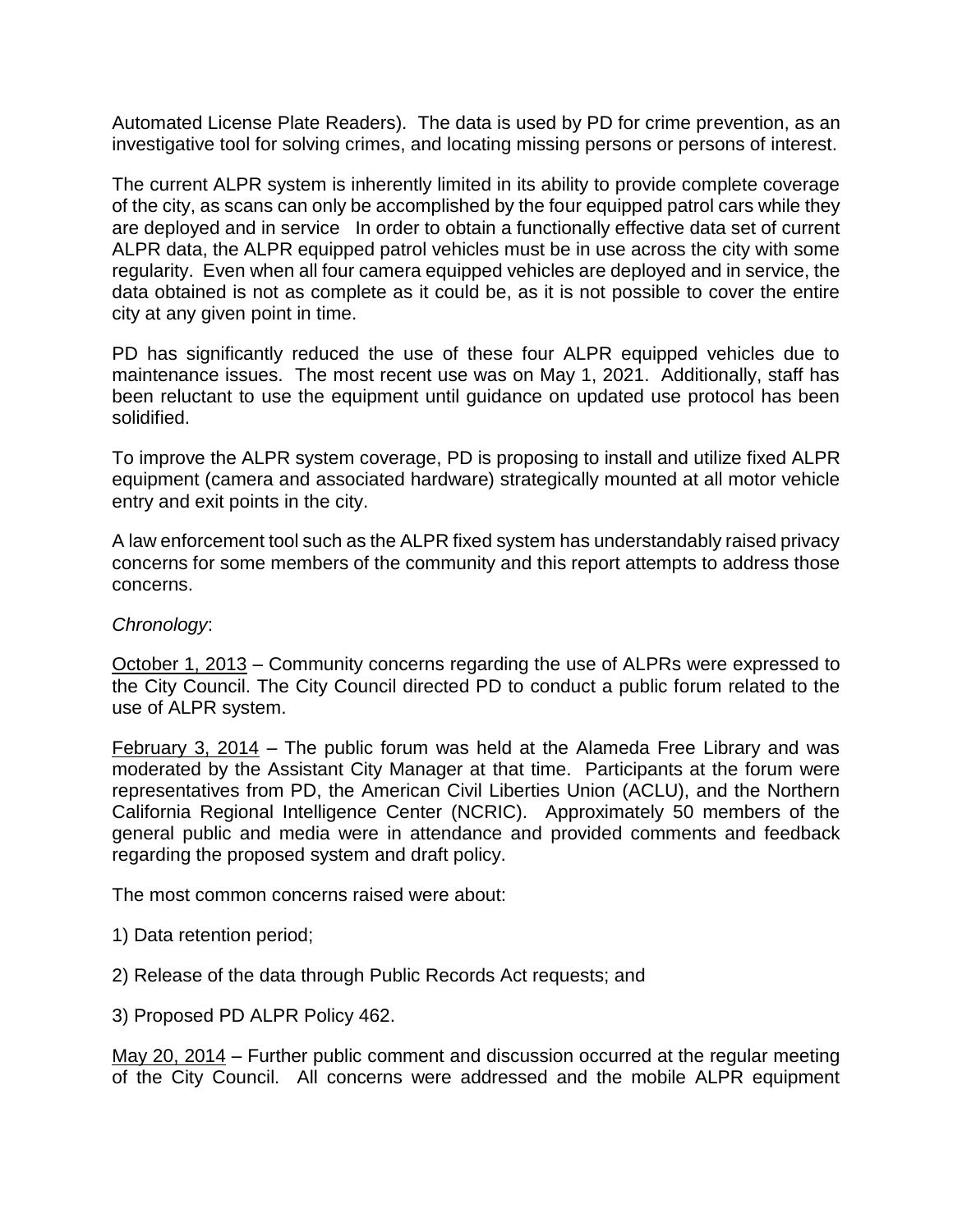proposal was approved. Subsequently, the final version of PD Policy 462 on ALPR use was created.

Following the May 20, 2014 approval, four marked PD patrol vehicles were each equipped with a three camera ALPR system. While these patrol vehicles have been instrumental in identifying stolen vehicles, wanted subjects, missing/suicidal persons, and leads that were helpful in solving violent and felonious crimes, their use has significantly declined due to maintenance issues and a need for updated use protocols. PD conducts semiannual audits to ensure the ALPR system is being used correctly, within legal standards, and consistent with PD policy.

The collection, retention, and use of data collected by the fixed ALPRs would be regulated by the existing PD policy. Once uploaded, the data would be housed on a secure server and would not be available for use by other agencies. In response to regional concerns regarding Immigration and Customs Enforcement (ICE), NCRIC has removed ICE's access to any data to comply with SB 54, the data sharing and "Sanctuary State" law.

May and June 2017 – The City Council considered as part of its two-year budget adoption whether to include funding for ALPRs at the city's motor vehicle entry points. The City Council voted not to include funding during the budget adoption, but verbally supported the program and consequently directed staff to return to City Council if PD salary savings could cover the cost of the system.

October 2017 – APD and the City Council heard from Alameda residents, who were concerned about what was perceived as a dramatic increase in crime in the city. On October 20, 2017, the entire City Council attended a community meeting during which multiple crime and safety concerns were raised.

November 24, 2017 – The Chief of Police published a report showing Alameda was in the midst of an overall 30-year decline in crime. That being said, there had been a spike in property crimes in recent years, but the overall amount of crime remained low relative to the levels that exist in other jurisdictions along the Highway 880 corridor. The rise in property crimes was a regional problem with multiple causes. Stolen vehicles and crimes committed by people in vehicles were the most significant crime problem faced by Alameda at that time.

September 21, 2021 - The Chief of Police provided an update on crime in Alameda. While street crimes such as robberies are on the decline, crimes such auto theft and other thefts were significantly up as compared to data from 2020. Additionally, shooting crimes are also on the rise as compared to 2020.

# **DISCUSSION**

To further improve public safety for the residents and visitors and their property in Alameda, one approach could be to expand the current ALPR system to incorporate fixed ALPR equipment at the motor vehicle entry and exit points. The proposed ALPR system, which requires one camera per traffic lane, would be located at: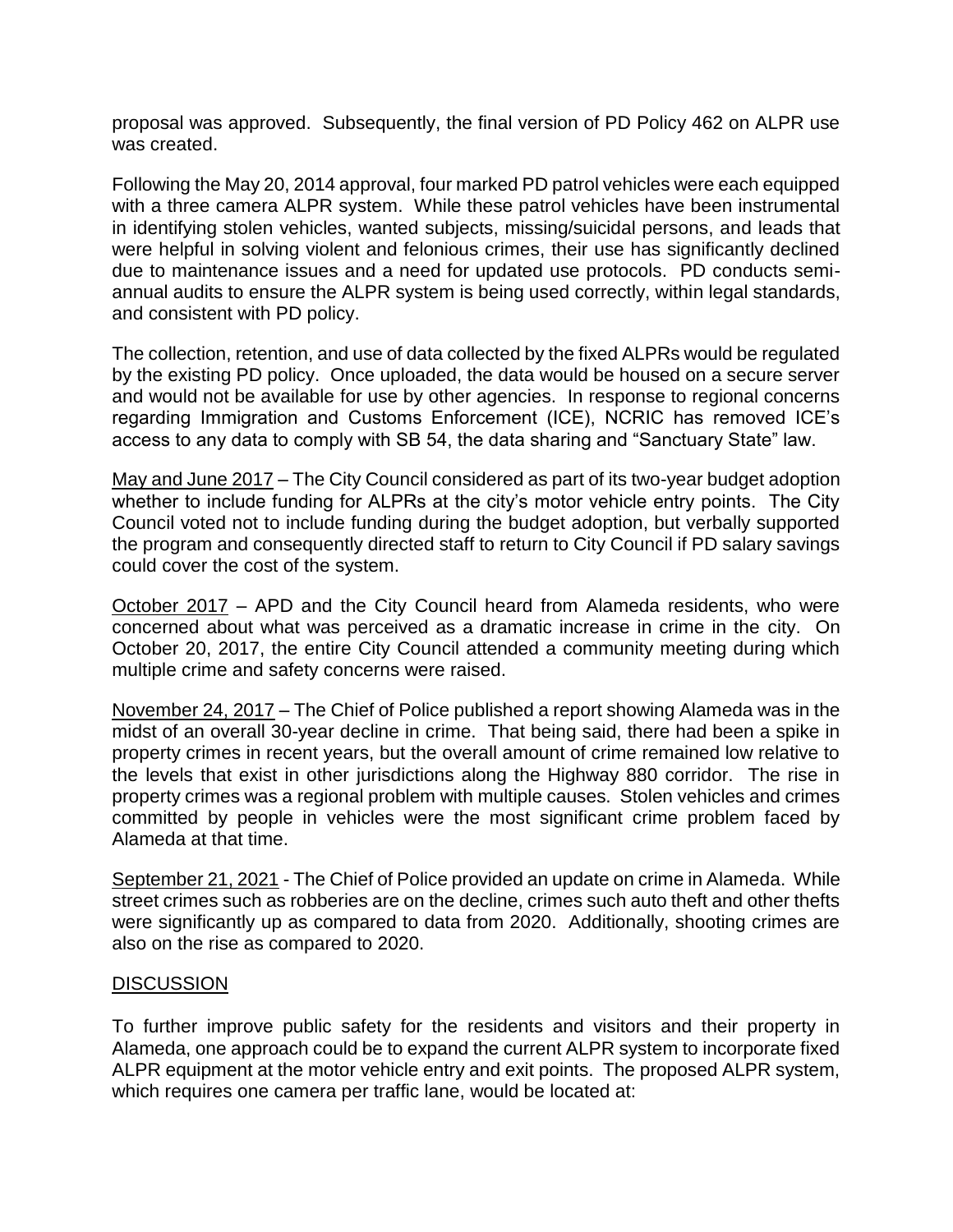- the Webster and Posey Tubes (which is controlled by the California Department of Transportation, Caltrans),
- Park Street,
- Fruitvale Bridge (Alameda County property),
- High Street Bridge (Alameda County property),
- Doolittle Drive and Harbor Bay Parkway (Caltrans), and
- Harbor Bay Parkway and Ron Cowan Parkway (City of Alameda).

The system would require 13 ALPR systems, each with two cameras and associated equipment. The options for powering the systems are listed in Exhibit 2.

With respect to a fixed ALPR system, preliminary site surveys by staff and consultation with other cities that have been successful in implementing fixed ALPR systems within their respective jurisdictions have found this project to require a tentative budget at approximately \$500,000 to \$700,000. Some variance in cost is expected due to the different powering requirements for each location, depending on what is available and whose property the ALPR camera will be affixed. APD is committed to researching options that could be less expensive without compromising operational efficacy. The cost to update the mobile (vehicle mounted) APLR system is estimated at \$150,000 to outfit 30 patrol vehicles.

The use of ALPR technology has rapidly spread in neighboring communities and around the nation. The hope is that such a system, along with other enforcement efforts, will contribute to investigative efficacy and efficiency. The technology could assist in clearing crimes while minimizing a policing footprint. By knowing which vehicle is involved in criminal activity, efforts can be focused on that specific vehicle to develop investigative leads and to further support APD's intent to focus on intelligence led deployment. Intelligence led strategies require timely and data driven technology. ALPR technology could provide that information and help mitigate the number of investigate vehicle stops. Most importantly, ALPR technology could allow PD to be better positioned to call into question stops that were not data driven.

This technology automates a time consuming, manual process that officers routinely complete during their daily operations. It significantly improves effectiveness in identifying vehicles of interest among the hundreds or thousands observed during routine patrol. Without ALPRs, officers are not easily able to determine if a particular plate is associated with a stolen car or a particular crime or warrant. However, with the ALPRs, the system will alert the officer of a finding on a particular car as soon as the plate is scanned entering or leaving the city. In the case of mobile ALPR technology, the same benefits could be available to officers on patrol in the community.

Not only is this system more efficient, but it frees up officers' time for other duties, including routine patrol in the rest of the city and/or special assignments. This is particularly important during times of high call volumes. In addition to freeing up officers' time, ALPR can improve officer safety by providing critical information regarding the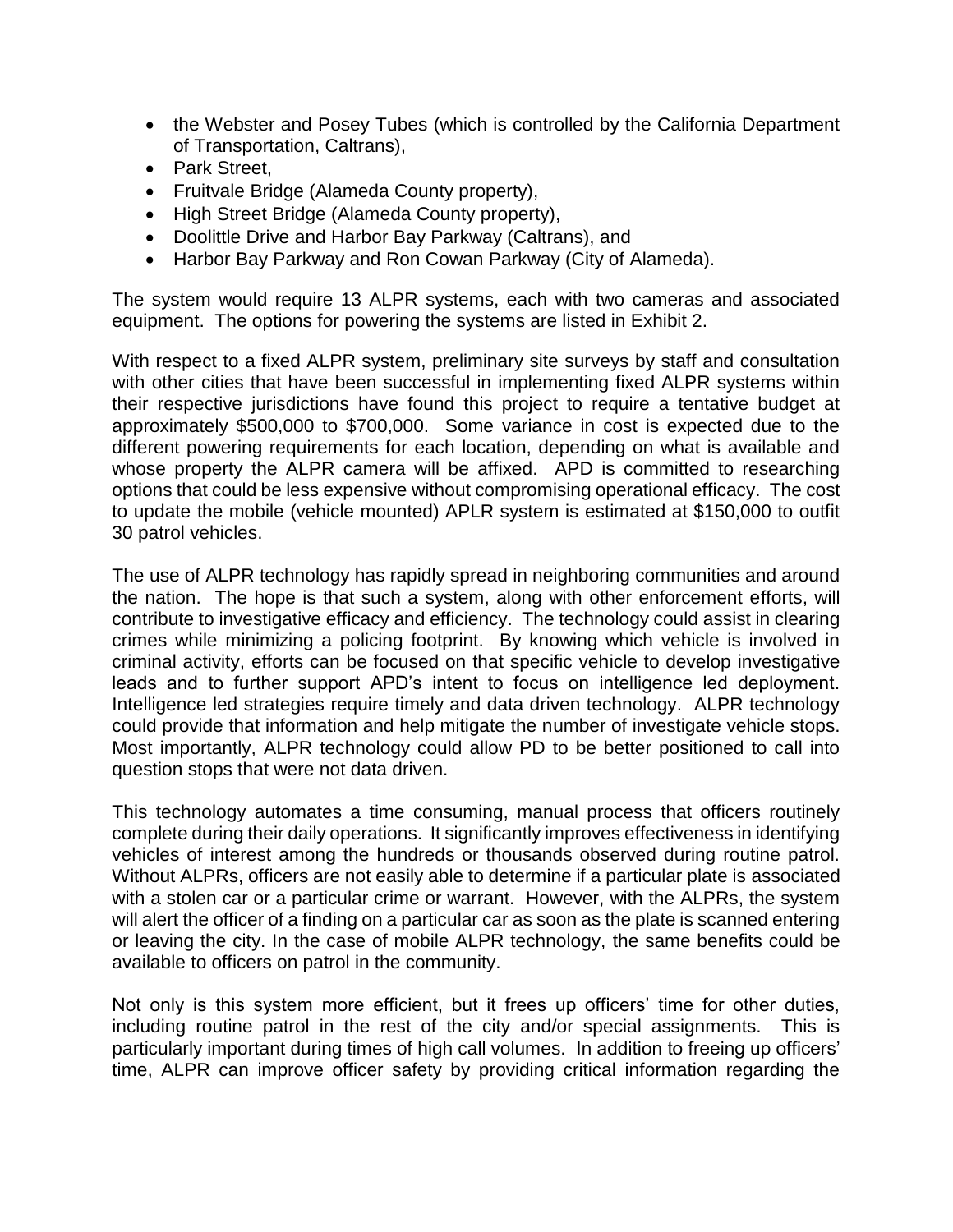nature of the identified offense in advance of the officer contacting the occupant(s) of the vehicle.

Just as importantly, ALPR can generate a record of vehicle sightings, complete with time, date, and geographic location information for each observation, which may bolster other evidence, including eye witness testimony, in a criminal proceeding. The system uses the retained data and has analytical tools to assist officers and investigators in intelligence gathering and crime solving. This data can substantially enhance PD's investigative capabilities.

To ensure operational use is limited to concrete investigative need, current PD policy clearly outlines the permitted/impermissible use criteria. The policy also describes the consequences of improper use by PD personnel which includes criminal prosecution, civil liability, and administrative sanctions. If the City Council approves this initiative, the current policy would be updated to include system access procedures. Access to the system would require supervisory approval and could not occur without appropriate clearance and cause. The supervisor would assess if the reason to access the system was justified and would grant/deny appropriately. All PD personnel would be re-trained on the ALPR policy and personnel would be required to demonstrate knowledge and proficiency of the policy.

Additionally, PD would continue to audit access and use of the technology to ensure it is consistent with policy. Violations of the policy would be investigated and violators will be held accountable. The accountability process would expand to examine failures in supervision and appropriate corrective action would occur at these levels as well.

There is limited data and/or research surrounding the rates of case clearance of crimes due to the use of ALPRs. A study entitled "The Impacts of Large-Scale License Plate Reader Deployment on Criminal Investigations" by Christopher S. Koper and Cynthia Lum (Exhibit 3) analyzes the ability of ALPRs to enhance police investigations. The study uses Charlotte-Mecklenburg North Carolina Police Department (CMPD) as a case study to evaluate the effect of ALPR technology on the incidence of case clearance.

Charlotte-Mecklenburg, North Carolina is a consolidated city-county jurisdiction covering 546 square miles with a population of nearly 1 million and a law enforcement agency with about 2,000 sworn personnel that responded to 6,600 violent crimes and 36,700 property crimes in 2016. The CMPD is in possession of 95 LPRs located at 44 fixed positions throughout the city with 14 additional mobile units on patrol vehicles. In addition to the ALPR technology, the CMPD boasts a Real Time Crime Center (RTCC) that is in receipt of the real time data collected by the ALPR throughout the city.

Out of a total 4,047 investigations analyzed, 25% account for each auto theft and vehicle parts theft, 17% for robberies, 6% for aggravated assaults and 5% for homicides, missing persons, etc. Out of these cases, ALPR technology helped investigators resolve the case in approximately 1 in 5 or 20% of investigations. Further findings show that ALPR hits were not always the critical factor in helping resolve these cases nor did all these cases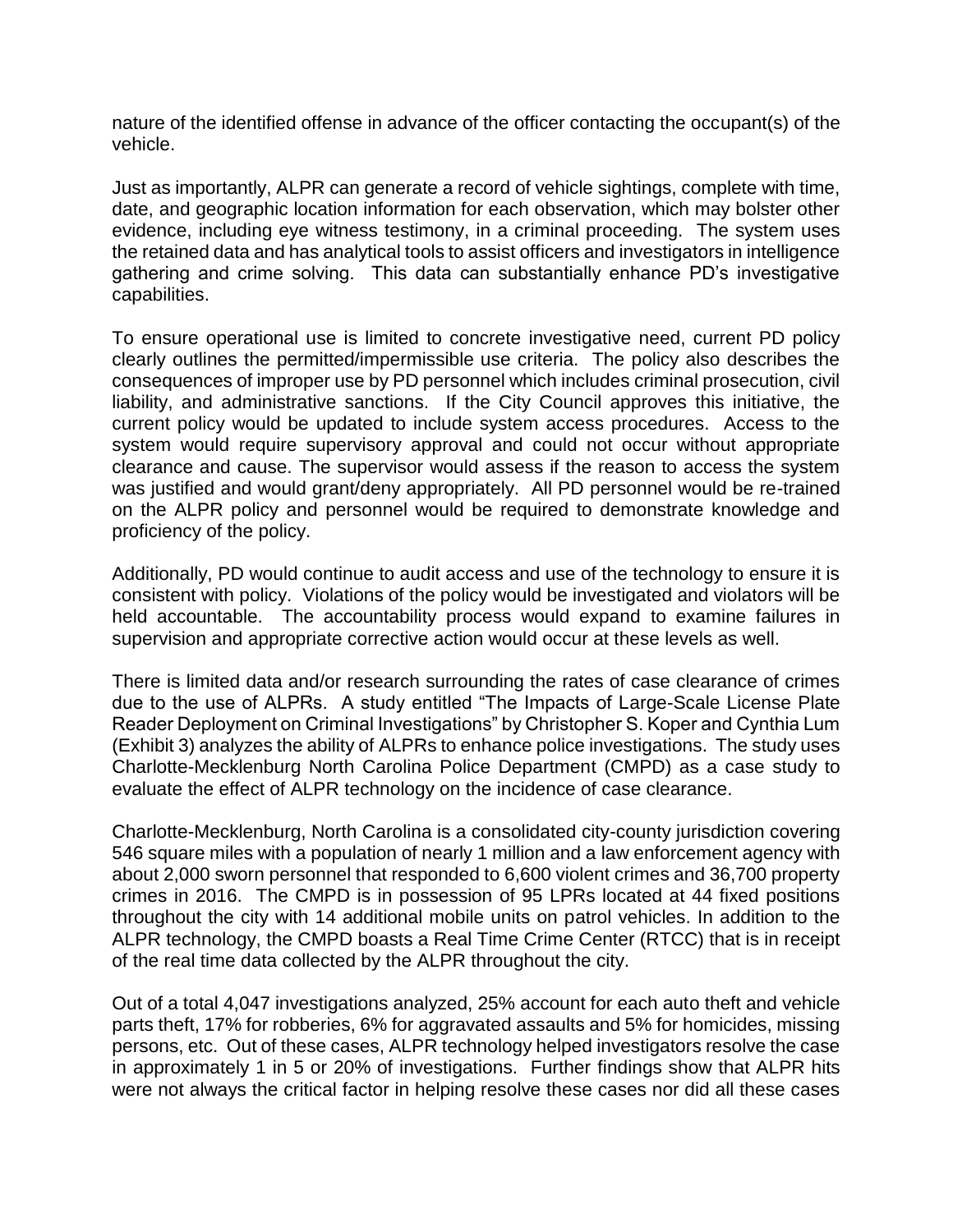result in case clearance. Nonetheless, in all 20% of these cases, ALPR technology did in some way contribute to helping resolve these incidents.

This research study used a difference method in which results were compared across divisions with high ALPR concentrations and divisions with low ALPR concentrations. The results show that the changes in results are not statistically significant, meaning we cannot be certain that it is necessarily the ALPRs that are causing the discrepancies across divisions. Furthermore, it points to the existence of confounding variables, meaning other factors could be affecting the results. This study does find that fixed ALPR units are more effective than mobile units and that the existence of a RTCC enhances ALPR data usage. Although PD does not have a RTCC, PD is looking to hire a Crime Analyst to assist with support to field operations. The study also highlights that for discernible impact, ALPR deployment may need to reach high density levels.

Before making any conclusions using the findings of this study, it is important to consider the differences within Alameda as well as the organizational operations of PD. It is important to understand that the data linked to these findings can be inherently flawed due to experiment design and an existence of confounding factors that could be influencing the results. Like any academic study, the findings are not universally applicable and due to the recent nature of these technologies are not backed with enough research.

# ALTERNATIVES

- 1. Direct staff to move forward with the next step in implementation of fixed ALPRs and revamping and expanding the mobile ALPR program.
- 2. Direct staff to not move forward with the implementation of fixed ALPR technology at this time.
- 3. Authorize APD to expand its existing fleet, beyond the current four patrol vehicles outfitted with APLRs, to ensure all patrol vehicles have an ALPR camera system.
- 4. Do not direct staff to move forward with expanding the mobile ALPR program.

# FINANCIAL IMPACT

If the City Council directs staff to move ahead with implementation of a fixed and/or mobile ALPR system or an alternative approach staff will present the cost of the project and ongoing operation and maintenance.

# MUNICIPAL CODE/POLICY DOCUMENT CROSS REFERENCE

The proposed action does not affect the Alameda Municipal Code or City Council Policies. Should the City Council direct staff to move forward with implementation of a fixed ALPR system, the project and operation of the system would be executed in a manner consistent with adopted policies.

# ENVIRONMENTAL REVIEW